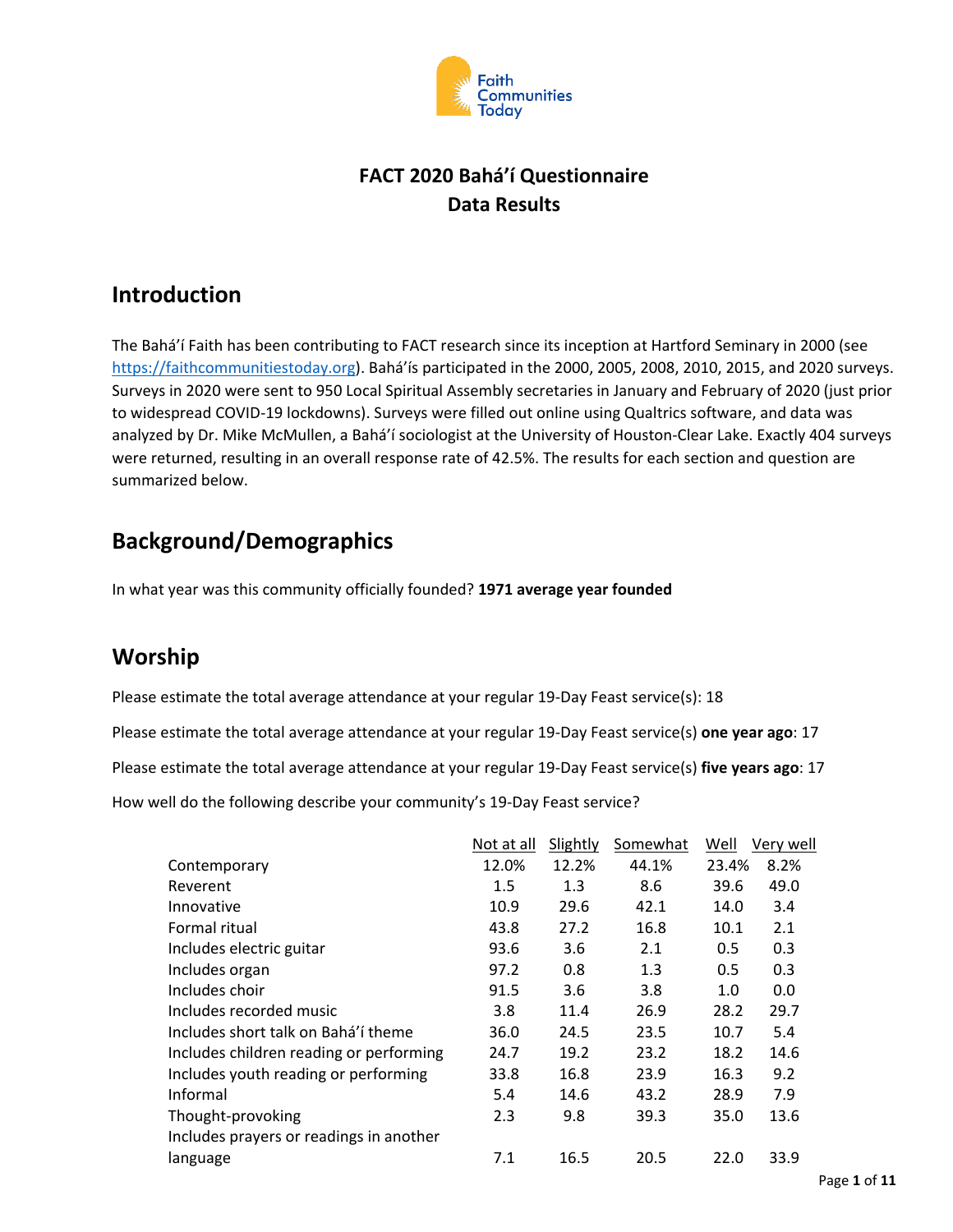As the data indicate, the average Feast attendance in 2020 was 18 people. This is basically flat compared to attendance estimates from 1 year ago and 5 years ago. Although there has been neither an appreciable increase nor decrease in Feast attendance, this stability in average worship turnout is contrasted with dramatic declines in church attendance based on FACT 2020 data. In fact, the 20 years of longitudinal data show that since 2000 (the first FACT decadal survey), churches on average have lost ½ of their weekly attendance. Over that same time period, Bahá'í communities have been remarkably stable in average Feast attendance: 2000=19; 2005=17; 2010=18.

The FACT survey also asked respondents to describe certain aspects of their community's 19-Day Feast. Over 88% of respondents said "reverent" describes Feasts "well" or "very well." In addition, nearly 58% said Feasts included recorded music; and nearly one-third of children, and one-fourth of youth, either read or perform during Feasts. Finally, over half (56%) said that Feasts including prayers or readings in another language describe their community "well" or "very well."

## **Leadership**

- 1. Please describe the nine members of your Local Spiritual Assembly:
	- A. Number of women—**5 median** Number of men—**4 median**
	- B. Highest completed level of education:
	- Number with High school diploma or GED only: **1 median**
	- Number with some College or technical school; associate's degree: **1 median**
	- Number with College bachelor's degree: **4 median**
	- Number with Master's degree: **2 median**
	- Number with Doctoral or Professional degree: **1 median**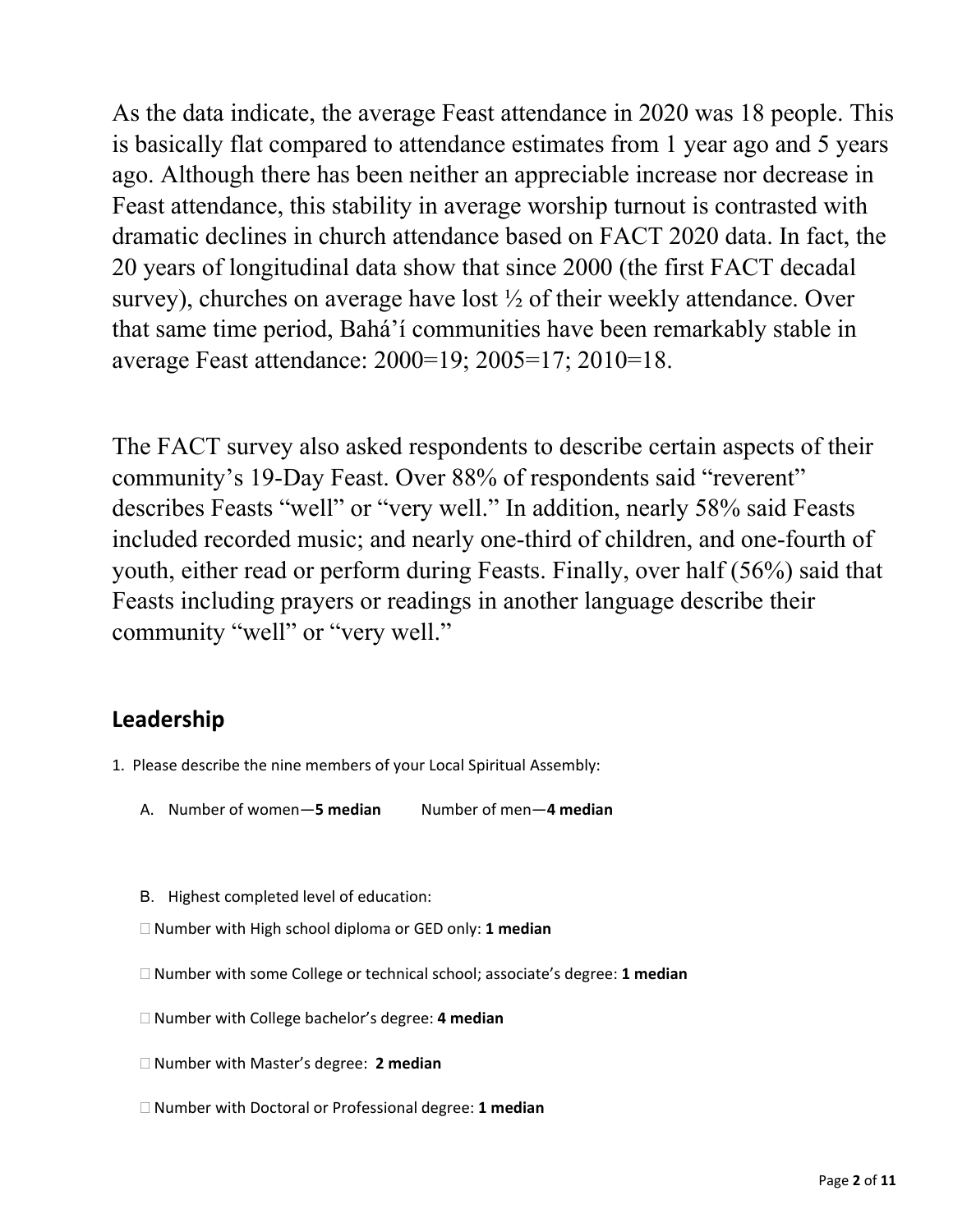```
 C. Age:
```
Number aged 21-29: **1 median** Number aged 30-44: **2 median**

Number aged 45-59: **2 median** Number aged 60 and more: **4 median**

D. Race/ethnicity:

Number of Asians: **0.5 median**

Number of Black or African Americans: **1 median**

Number of Hispanics or Latinos/as: **0.5 median**

Number of American Indian/Alaska Native: **0 median**

Number of Whites: **6 median**

How many of these are Middle Eastern/Persian? : **2 median**

Number of Native Hawaiians or Other Pacific Islanders: **0 median**

Number of multiethnic background or other background: **1 median**

According to FACT 2020 Bahá'í data, a typical Bahá'í LSA has 5 women and 4 men. In addition, 7 of 9 LSA members typically have at least a college degree. Two-thirds of LSA members are 45 years of age or older, and onethird of LSA members are non-white or of multiethnic background.

## **Participants**

**How many** persons (including children) *regularly participate* (once a month or more) in worship or other religious activities in your community? **26.7 average (15 median)**

| Of the above regular participants, how many are in each of the following age groups? |  |
|--------------------------------------------------------------------------------------|--|
|                                                                                      |  |
|                                                                                      |  |
|                                                                                      |  |
|                                                                                      |  |
|                                                                                      |  |
| Total (this should add up to the regularly participate total)  29.1 ave              |  |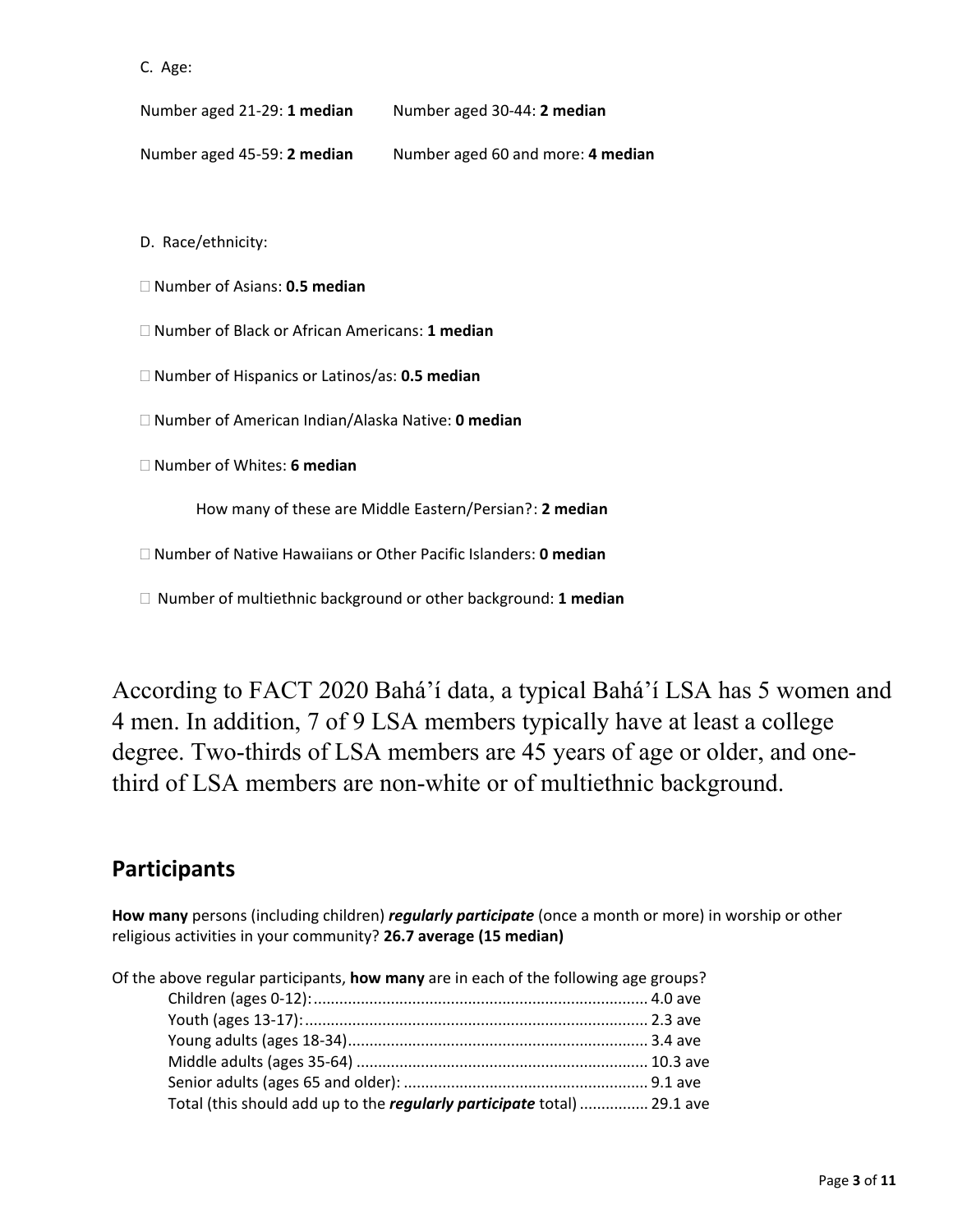| Of the above regular participants, how many are in each of the following categories?             |  |
|--------------------------------------------------------------------------------------------------|--|
|                                                                                                  |  |
|                                                                                                  |  |
|                                                                                                  |  |
|                                                                                                  |  |
| Native Hawaiian or Pacific Islander (non-Hispanic) 0.40 ave                                      |  |
|                                                                                                  |  |
|                                                                                                  |  |
| Total (this should add up to the regularly participate total) 27.9 ave                           |  |
|                                                                                                  |  |
| Of all <i>regularly participating adults</i> (age 18 and over), what percent would you estimate: |  |
|                                                                                                  |  |
|                                                                                                  |  |
|                                                                                                  |  |
|                                                                                                  |  |
|                                                                                                  |  |
| Live within 15 minutes of the community's                                                        |  |
|                                                                                                  |  |
|                                                                                                  |  |
|                                                                                                  |  |

Are immigrants (0-5 years in the U.S.)? ......................................................... 4.5% Are persons with Special Needs (physically, mentally, emotionally)..…………. 2.9%

The FACT 2020 also asked several questions about the demographic characteristics of community members. Results indicate that the average community has 31 persons who regularly participate monthly in the religious activities of the community (the median was 15). The diversity of the community is on average about one-third non-white (31.5%). Half the community participants are women, over 38% are college graduates, nearly 13% are new to the community in the last 5 years, and over 28% regularly volunteer for their community. Fewer than 4% of Bahá'ís live below the poverty level. About 30% of typical Bahá'í community members have been Bahá'ís their whole lives, indicating that approximately 70% of community members are converts.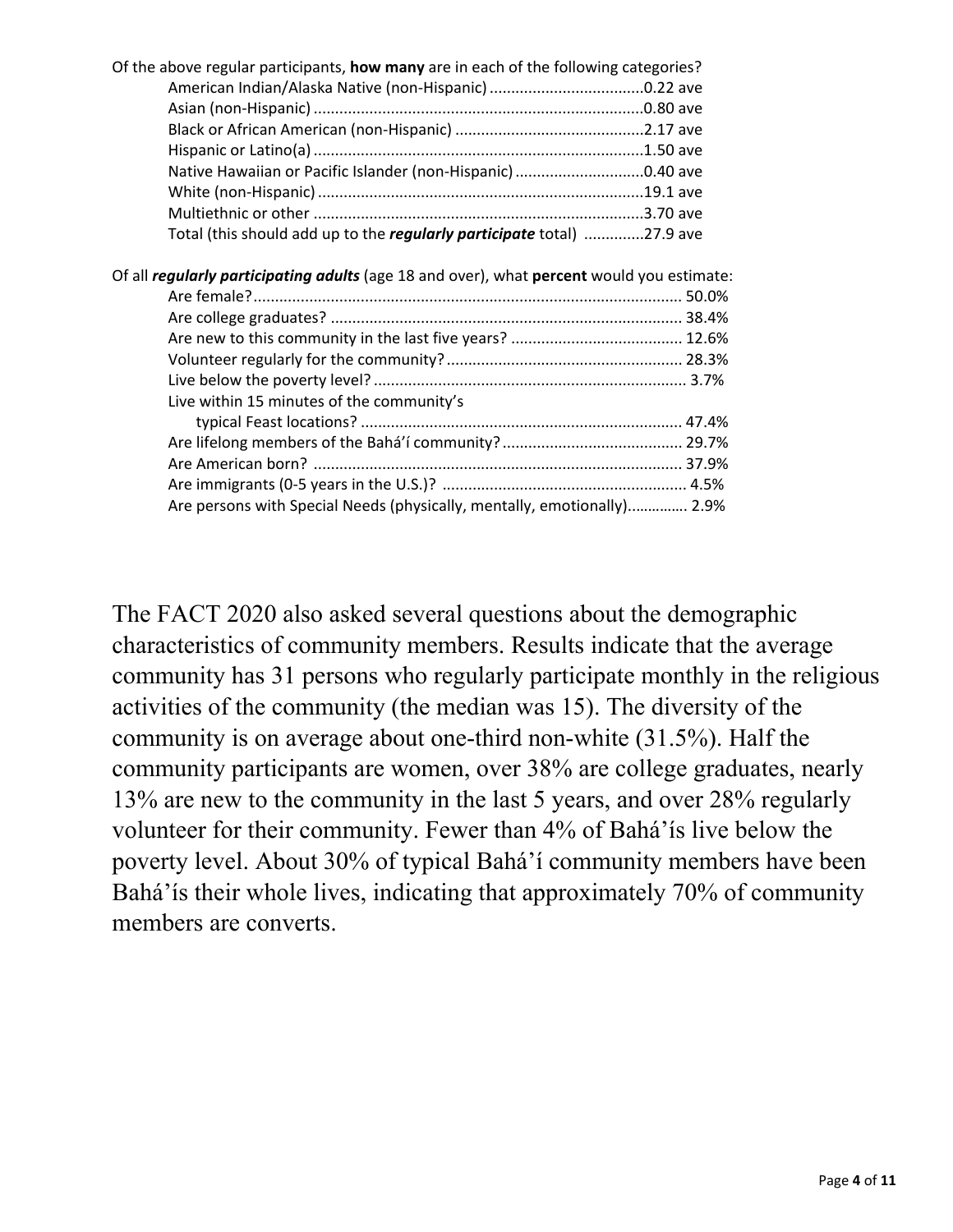# **Mission and Identity**

Do you agree or disagree with each of the following statements? *(Check one on each line.)*

|                                                       | Strongly        |      | Neither agree               |       | Strongly     |
|-------------------------------------------------------|-----------------|------|-----------------------------|-------|--------------|
| Our community:                                        | <b>Disagree</b> |      | Disagree nor disagree Agree |       | <b>Agree</b> |
| Has a clear mission and purpose                       | 1.7%            | 2.5% | 14.9%                       | 45.2% | 35.7%        |
| Is striving to be diverse (e.g. racially, ethnically, |                 |      |                             |       |              |
| socio-economically)                                   | 0.8             | 3.1  | 18.9                        | 43.4  | 33.8         |
| Is good at incorporating new people into              |                 |      |                             |       |              |
| the community                                         | 0.6             | 6.2  | 23.5                        | 46.2  | 23.5         |
| Is spiritually vital and alive                        | 0.8             | 5.9  | 17.5                        | 53.5  | 22.3         |
| Is willing to change to meet new challenges           | 1.4             | 4.8  | 14.9                        | 59.3  | 19.7         |
| Is actively involved in our local community           | 1.7             | 10.1 | 26.7                        | 47.2  | 14.3         |
| Is actively looking for new members                   | 2.2             | 5.9  | 19.9                        | 50.8  | 21.1         |

Since 2010, has your community experienced any of the following? *(Check all that apply.)*

|                                                           |       | Yes. in  | Yes. in  |
|-----------------------------------------------------------|-------|----------|----------|
|                                                           |       | $2010 -$ | $2016 -$ |
|                                                           | No    | 2015     | 2020     |
| Merged with another community                             | 94.1% | 2.0%     | 3.9%     |
| Split into two or more communities                        | 94.9  | 3.4      | 1.7      |
| Helped start or plant a new community (sent out Pioneers) | 81.1  | 6.8      | 12.1     |
| Began having neighborhood Feasts                          | 82.7  | 9.6      | 7.6      |

This section of the survey explored the mission and identity of religious communities. In almost every measure, the typical Bahá'í community scored very high. For example, over 80% of respondents indicated that they "agree" or "strongly agree" with the statement that their community "has a clear mission and purpose." Another three-quarters either "agree" or "strongly agree" that their community is "spiritually vital and alive." Over 61% said that their community is "actively involved in our local community." Finally, 79% indicated that they are "willing to change to meet new challenges."

Several questions dealt with the issue of diversity and incorporating new people. Over 77% either "agreed" or "strongly agreed" that their community is "striving to be diverse." Nearly 70% said they were "good at incorporating new people into the community." Finally, 72% indicated that they were "actively looking for new members."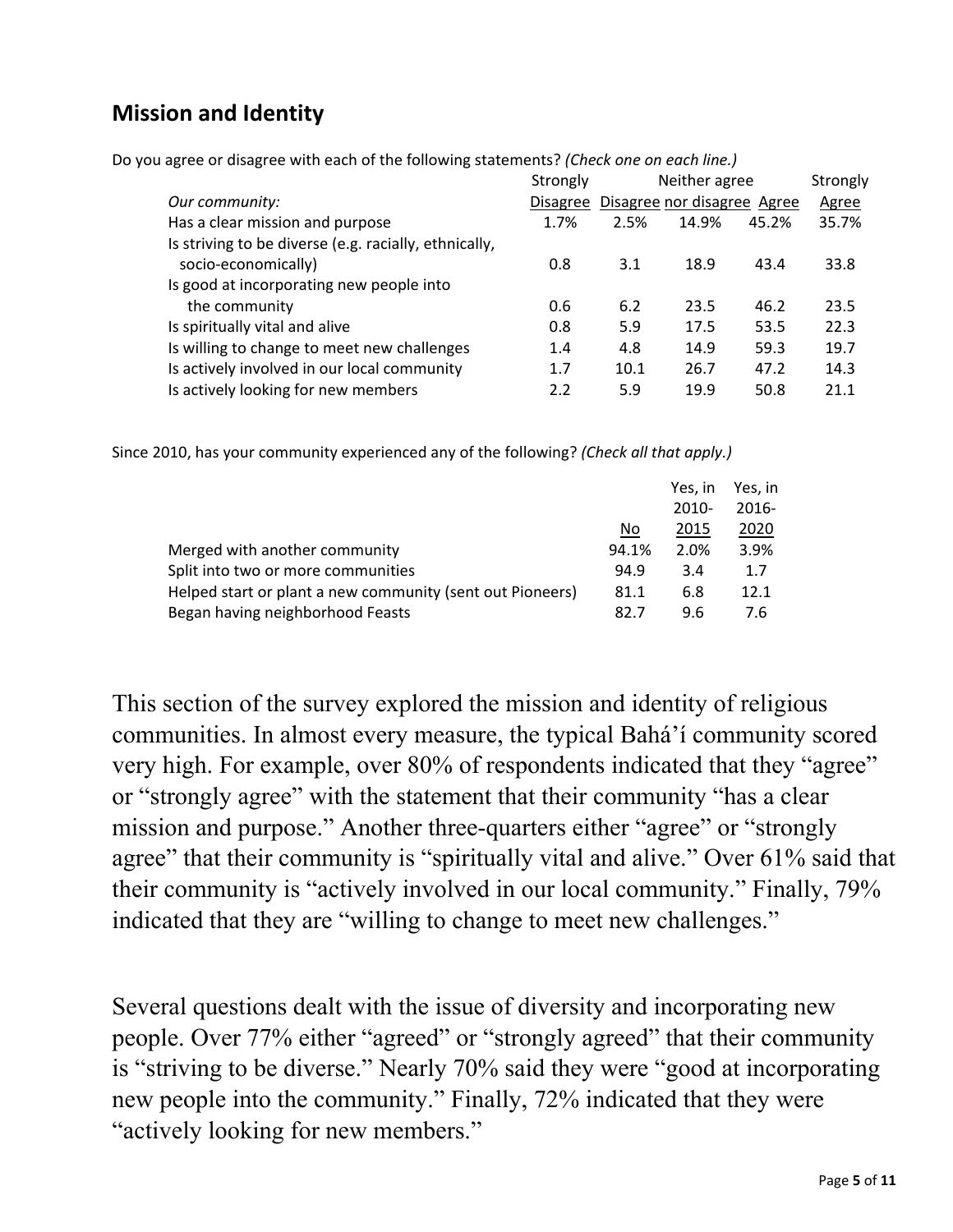Few Bahá'í communities merged or split (unlike many churches in the past decade), and just shy of 19% of communities had pioneers depart from their location in the last 10 years. Just over 17% of larger Bahá'í communities divided into neighborhood Feasts in that same time period (data was collected before COVID-19 pandemic lockdowns, which may have changed this profile).

#### **Programs**

Does your community have any of the following programs or activities? If "Yes," how much emphasis is given to the activity? *(Check one on each line.)*

|                                                  | $\underline{\mathsf{No}}$ | Yes      |          |
|--------------------------------------------------|---------------------------|----------|----------|
|                                                  |                           | Some     | A lot of |
|                                                  |                           | emphasis | emphasis |
| Prayer or meditation groups                      | 14.7%                     | 34.1%    | 51.0%    |
| Spiritual retreats                               | 85.4                      | 13.0     | 1.7      |
| Special interest groups (e.g., crafts, hobbies)  | 78.5                      | 19.5     | 2.0      |
| Sports and exercise groups                       | 90.7                      | 8.7      | 0.6      |
| Music programs (choir, orchestra, band, etc.)    | 84.9                      | 12.5     | 2.6      |
| Community service activities                     | 25.4                      | 56.9     | 17.7     |
| Youth (13-17) activities or programs             | 49.6                      | 32.6     | 17.8     |
| Young adult (18-34) activities or programs       | 73.3                      | 17.1     | 9.6      |
| Senior (65+) activities or programs              | 87.5                      | 10.8     | 1.7      |
| Global ministry activities (special donations)   | 83.7                      | 11.5     | 4.8      |
| Social justice/advocacy groups                   | 70.0                      | 23.2     | 6.8      |
| Preschool and/or daycare center                  | 96.6                      | 2.2      | 1.1      |
| Elementary (Primary) school                      | 95.1                      | 4.0      | 0.8      |
| High (Secondary) school                          | 95.8                      | 3.4      | 0.8      |
| Special needs ministry (programs for physically, |                           |          |          |
| mentally, emotionally challenged)                | 95.5                      | 4.0      | 0.6      |
| Multicultural and/or multiracial family ministry | 88.6                      | 9.4      | 2.0      |
| Deepenings                                       | 19.1                      | 50.6     | 30.3     |
| Devotionals                                      | 3.1                       | 29.2     | 67.7     |
| Children's classes                               | 39.4                      | 22.1     | 38.5     |
| Junior Youth classes                             | 44.7                      | 22.8     | 32.6     |
| Ruhi study circles                               | 10.0                      | 41.0     | 49.0     |
| Interfaith family ministry                       | 80.7                      | 15.9     | 3.4      |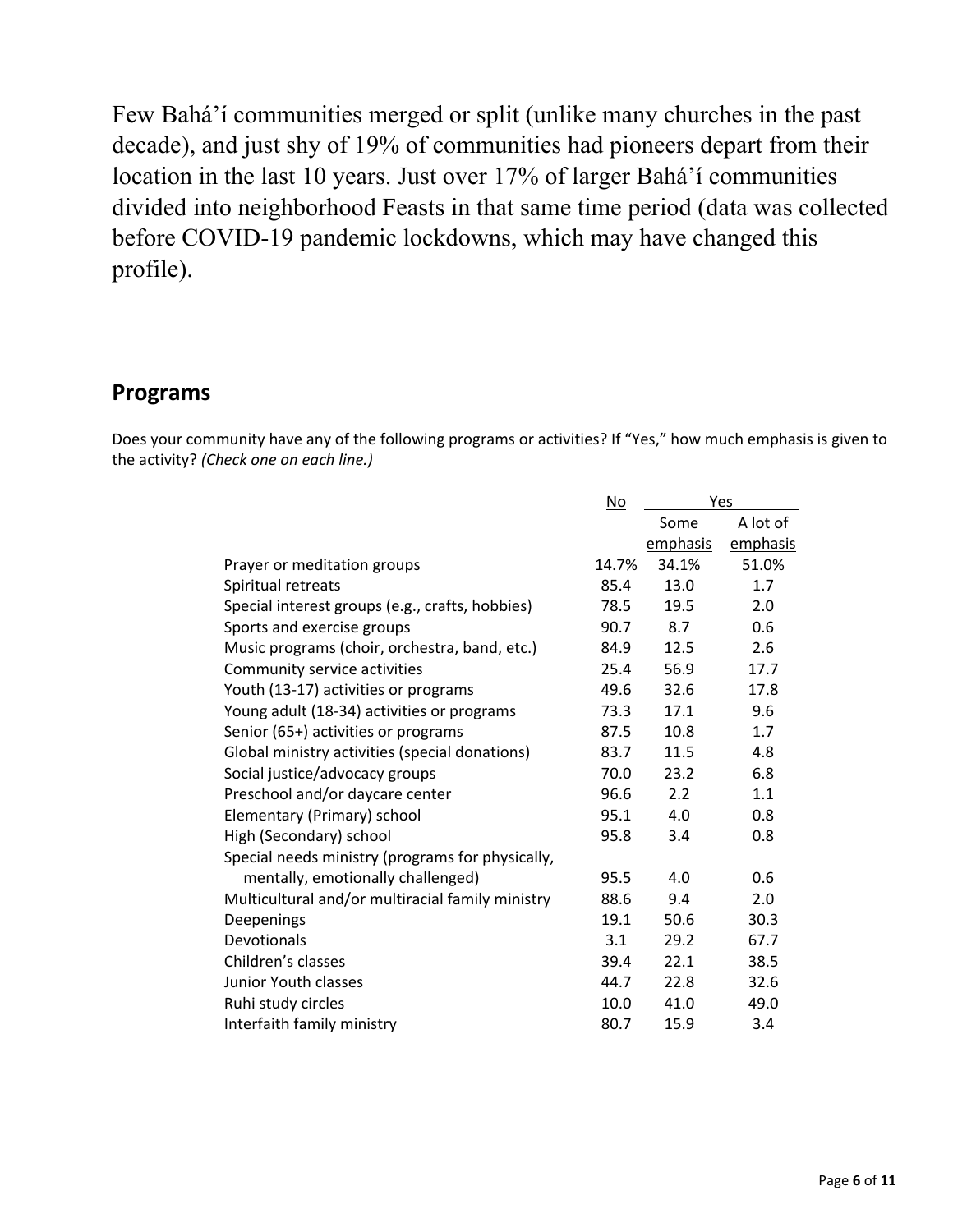How much does your community emphasize the following personal and family religious practices? *(Check one on each line.)*

|                                                           | <b>Not</b> | Α      |       | Quite | Α     |
|-----------------------------------------------------------|------------|--------|-------|-------|-------|
|                                                           | at all     | Little | Some  | a Bit | Lot   |
| Personal religious practices (e.g., prayer, meditation,   |            |        |       |       |       |
| scripture study)                                          | 4.2%       | 7.1%   | 19.5% | 34.7% | 34.5% |
| Fasting                                                   | 4.0        | 8.3    | 23.6  | 30.5  | 33.6  |
| <b>Obligatory Prayer</b>                                  | 12.1       | 10.1   | 24.8  | 24.8  | 28.2  |
| Talking about one's faith with those who are not a part   |            |        |       |       |       |
| of the Bahá'í Faith (i.e., teaching the Faith)            | 1.7        | 4.5    | 16.1  | 40.3  | 37.5  |
| Observing special practices or restrictions on one's holy |            |        |       |       |       |
| days (e.g., refraining from work or school)               | 8.5        | 17.0   | 32.9  | 28.3  | 13.3  |
| Parents talking with children about faith                 | 16.1       | 6.9    | 21.6  | 29.6  | 25.9  |
| Living out one's faith in all aspects of one's daily life |            |        |       |       |       |
| (e.g., work, family, civic engagement)                    | 5.7        | 5.7    | 15.9  | 37.5  | 35.2  |
| Regular 19-Day Feast attendance                           | 2.0        | 3.4    | 17.5  | 35.8  | 41.1  |

During the past 12 months, has your community been involved in any of the following activities with other faith groups? *(Check all that apply on each line.)*

|                                      | No    |                    |                         |  |
|--------------------------------------|-------|--------------------|-------------------------|--|
|                                      |       | With Other         | With Other              |  |
|                                      |       | Bahá'í communities | <b>Faith Traditions</b> |  |
| Worship Services (Feasts, Holy Days) | 28.7% | 52.8%              | 18.5%                   |  |
| Educational or social activities     | 33.4  | 37.1               | 29.5                    |  |
| Community service activities         | 41.8  | 21.3               | 36.9                    |  |

Overall, to what extent are your community's regularly participating adults involved in recruiting new people (i.e., teaching the Faith)?

> 2.0% Not at all 13.1% A little 49.4% Some 30.2% Quite a bit 5.3% A lot

As you can see from the data above, most Bahá'í communities focus on educational and spiritual programs rather than focusing on social services as do many churches in the American religious landscape. Exactly 90% of local communities put either "some emphasis" or "a lot of emphasis" on Ruhi study circles, out of which emerged community service projects that were emphasized by nearly 75% of communities. Over 80% of Bahá'í communities placed some or a lot of emphasis on deepenings, and nearly 97% emphasized devotionals (with two-thirds saying they gave "a lot" of emphasis). Over half of Bahá'í communities gave some or a lot of emphasis to both Children's and Junior Youth classes (61% and 55% respectively), and half provided youth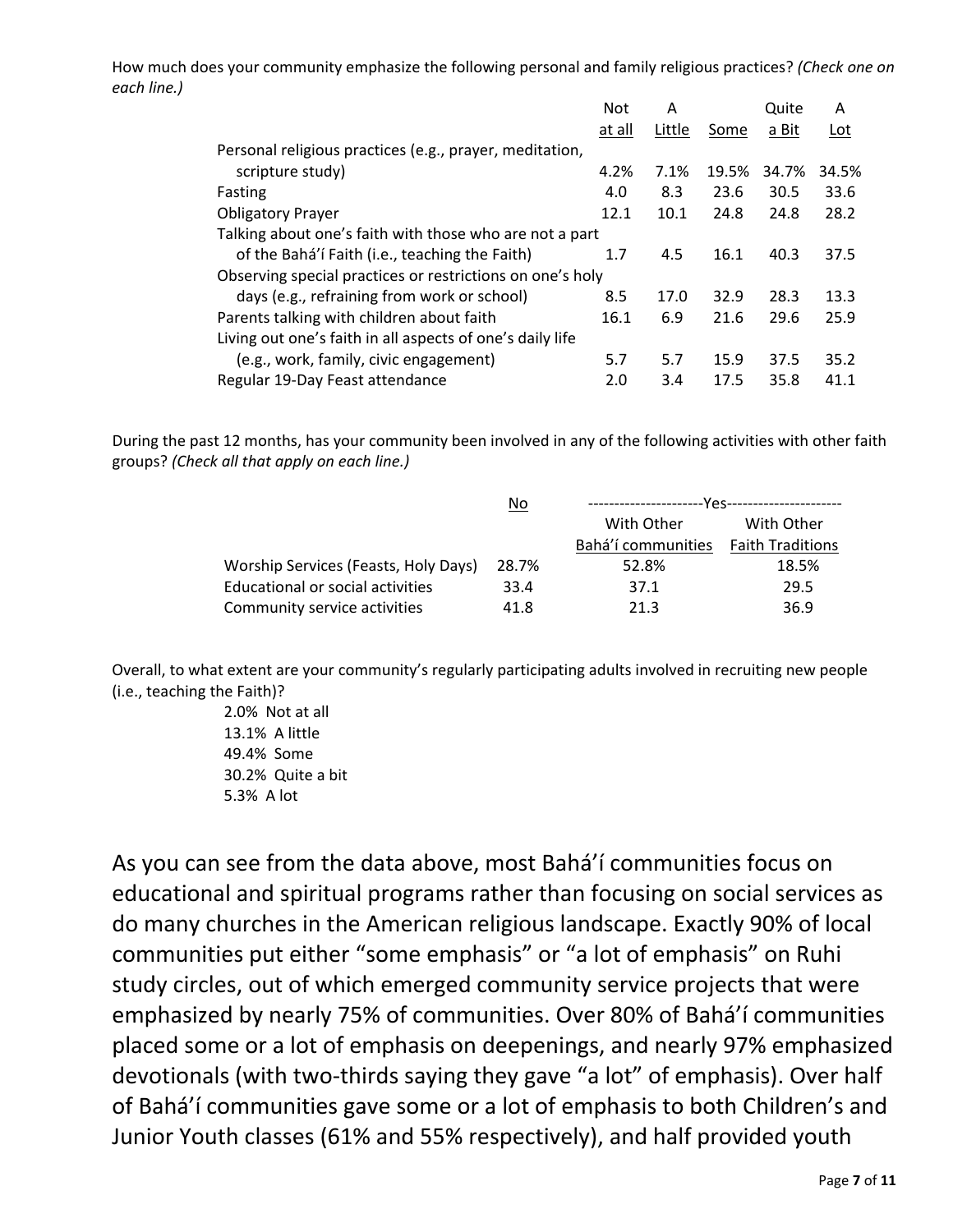activities or programs (50.4%). Interestingly, nearly 1/3 of communities emphasized social justice/advocacy groups—most of which focused on race unity and racial justice issues.

When asked about what personal and family practices activities are emphasized by the community, the three with the highest responses of "quite a bit" and "a lot" were teaching the Faith (77.8%), living out one's faith in daily life (72.7%) and regular 19-Day Feast attendance (76.9%).

Finally, when asked about activities with other faith groups, over half of respondents indicated that their community worships with other Bahá'í communities, and 30% and 37% indicated that they are involved with educational/social activities and community service activities, respectively, with other faith traditions.

## **Technology**

|                                                   |      | --------------Yes------------ |      |       |
|---------------------------------------------------|------|-------------------------------|------|-------|
|                                                   | No   | A Little                      | Some | A Lot |
| Email communication                               | 1.1% | 1.7%                          | 7.0% | 90.2% |
| E-newsletter                                      | 64.0 | 5.9                           | 9.9  | 20.1  |
| Website                                           | 45.9 | 22.1                          | 19.5 | 12.5  |
| Electronic/ACH/online giving                      | 11.5 | 8.7                           | 29.5 | 50.3  |
| Facebook                                          | 41.9 | 20.4                          | 21.5 | 16.1  |
| Instagram                                         | 89.1 | 6.0                           | 2.6  | 2.3   |
| Twitter                                           | 94.2 | 3.5                           | 0.6  | 1.7   |
| Podcasts                                          | 92.0 | 5.4                           | 1.4  | 1.1   |
| <b>Texting</b>                                    | 13.3 | 15.5                          | 28.2 | 42.9  |
| <b>Blogging</b>                                   | 93.7 | 4.3                           | 0.9  | 1.1   |
| Bahá'í App(s)                                     | 36.3 | 20.6                          | 27.6 | 15.5  |
| Video projection during worship services          | 34.8 | 27.0                          | 27.5 | 10.7  |
| Online meetings (e.g. Zoom, Skype, Go to Meeting) | 54.6 | 23.0                          | 16.2 | 6.2   |
| Wi-Fi access during Feasts/Holy Days              | 40.4 | 22.2                          | 19.9 | 17.4  |

Does your community use any of the following technology? *(Check one on each line.)*

Bahá'í respondents indicated that email communication, online monetary donations, and texting are the most frequently used forms of technology (by over 85% of communities). Another 54% make use of a website, over 58% have at least a little use of Facebook, and 45% use online meetings (this data was collected in February 2021, before the COVID-19 pandemic lockdowns).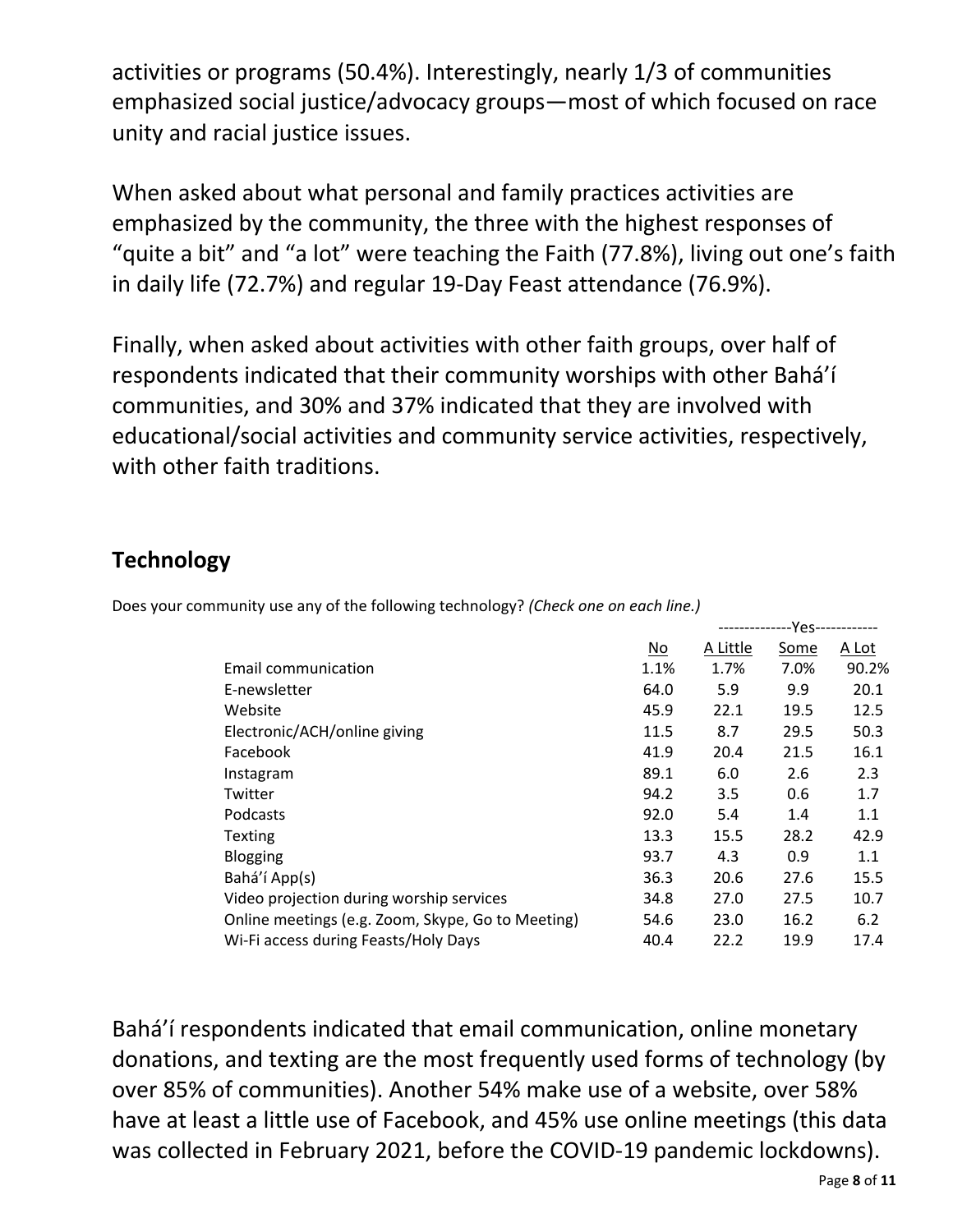# **Finances**

What was the total amount of money your community received from all sources in your most recent fiscal year? **Average=\$25,113 Median=\$12,000**

How would you describe your community's financial health today and five years ago? *(Check one in each column.)*

| Today                      | Five years ago             |
|----------------------------|----------------------------|
| 2.5% In serious difficulty | 1.3% In serious difficulty |
| 2.2% In some difficulty    | 2.9% In some difficulty    |
| 19.0% Tight, but we manage | 18.0% Tight, but we manage |
| 47.6% Good                 | 52.1% Good                 |
| 27.6% Excellent            | 19.6% Excellent            |
|                            | 6.1% Not Applicable        |

### **A Few Final Issues**

During the past 5 years, has your community experienced any disagreements or conflicts? *(Check all that apply.)* 37.9% No

32.5% Yes, but it/they were not serious

12.6% Yes, and in at least one instance some people left

3.9% Yes, and in at least one instance some people withheld donations

To what extent is your community concerned about personal safety and security when you gather?

- 77.6% Not at all concerned
- 14.3% A little concerned
- 4.8% Somewhat concerned
- 3.3% Very concerned

Does your community use, or do, any of the following regarding security when you gather for meetings? *(Check all that apply.)*

|                                        | No    | Yes, before 2015 | Yes, since 2015 |
|----------------------------------------|-------|------------------|-----------------|
| Alarm systems                          | 76.8% | 3.0%             | 1.7%            |
| Security cameras                       | 75.9  | 3.0              | 2.2             |
| Locking doors during meetings          | 71.9  | 5.9              | 5.2             |
| Volunteer security team from community | 79.1  | 0.7              | 1.0             |
| Paid, professional security personnel  | 78.1  | 0.5              | 1.0             |

| Does your community use, or do, any of the following? (Check all that apply.) |       |                  |                 |  |  |
|-------------------------------------------------------------------------------|-------|------------------|-----------------|--|--|
|                                                                               | No    | Yes, before 2015 | Yes, since 2015 |  |  |
| Check-in procedures for infants and children                                  | 71.9% | 3.2%             | 5.7%            |  |  |
| Background checks for volunteers with children                                | 20.2  | 16.5             | 52.2            |  |  |
| Conduct training for those working with children                              | 37.7  | 20.7             | 28.3            |  |  |
| Training on general safety and security                                       | 69.5  | 3.2              | 7.6             |  |  |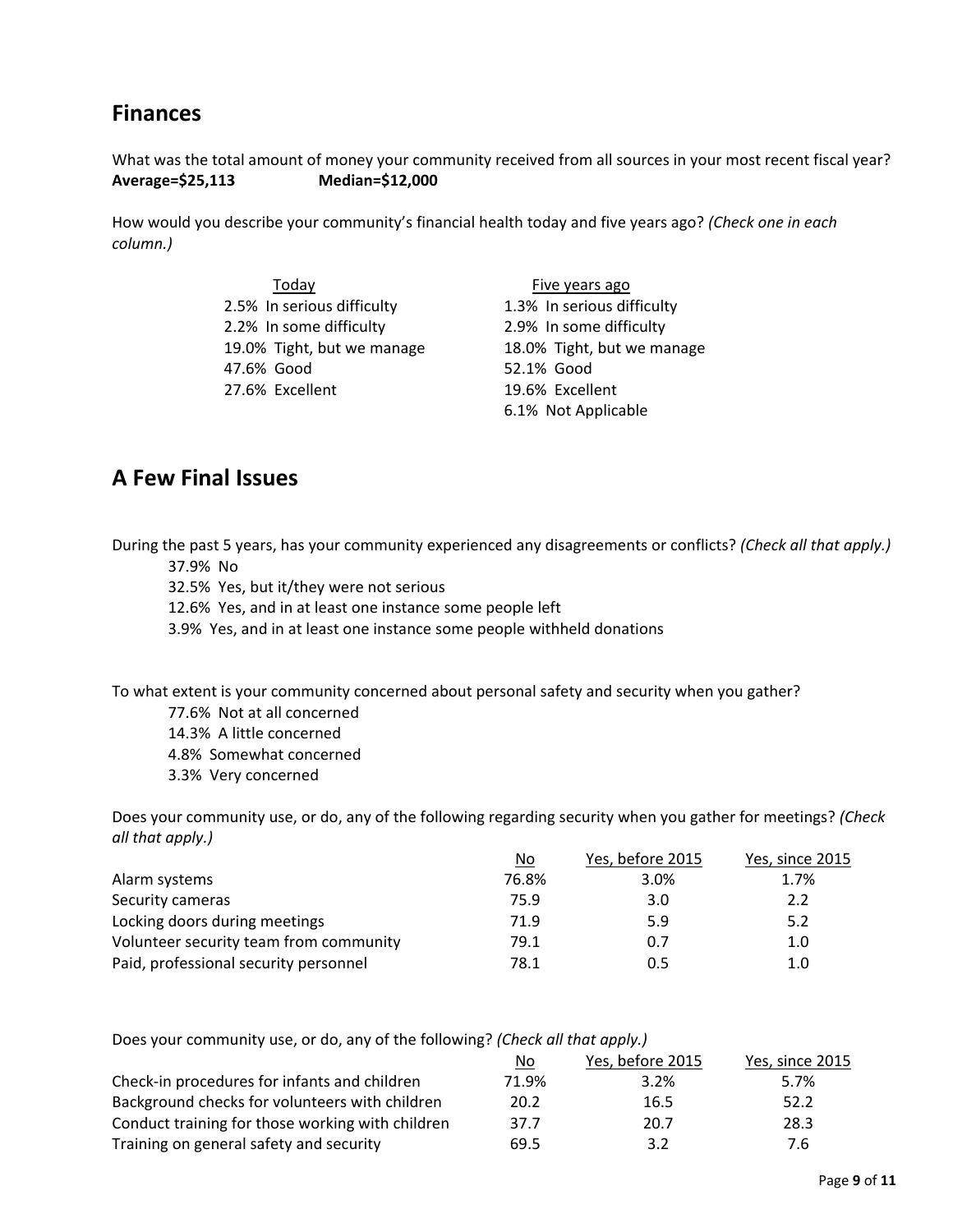This section of questions above were asked in the context of rising security concerns in American religious congregations as an increasing number of churches and synagogues have experienced shootings and gun violence. As you can see from respondents' collective answers above, the vast majority of Bahá'í communities are "not at all concerned" about personal safety and security issues when gathering for worship or other spiritual activities. In addition, other than implementing background checks and training for those who work with children, most Bahá'í communities have not implemented special procedures to enhance safety at Bahá'í gatherings. In addition, over 70% of Bahá'í communities indicate that they either have no conflicts or only minor conflicts that were not serious.

Thinking about the past 12 months, has your community organized any groups, meetings, classes, or events specifically focused on the following purposes or activities?

|                                                                                  | Yes |       |
|----------------------------------------------------------------------------------|-----|-------|
|                                                                                  |     | 97.3% |
|                                                                                  |     | 97.6  |
|                                                                                  |     | 97.9  |
| To organize or participate in efforts to lobby elected officials of any sort 9.1 |     | 90.9  |
| To organize or participate in a demonstration or march either in support         |     |       |
|                                                                                  |     | 93.1  |
|                                                                                  |     | 97.6  |

To what extent do you agree or disagree with each of the following statements? *(Check one on each line.)*

|                                                                          | Strongly |       | Neither agree<br>Disagree Disagree nor disagree | Agree | Strongly<br>Agree |
|--------------------------------------------------------------------------|----------|-------|-------------------------------------------------|-------|-------------------|
| Almost everyone in this community has the same<br>political position.    | 9.2%     | 18.2% | 57.8%                                           | 12.3% | 2.5%              |
| This community has experienced recent conflict over<br>political issues. | 60.1     | 24.2  | 11.3                                            | 2.7   | 1.5               |
| This community avoids discussing political issues<br>when it gathers.    | 5.2      | 4.6   | 4.0                                             | 33.3  | 52.9              |
| This community is politically active.                                    | 60.4     | 20.9  | 15.0                                            | 2.1   | 1.5               |

As you can see from the above responses, well over 90% or 95% of Bahá'í respondents indicated that their community is not involved in political activity. Over 84% either "disagree" or "strongly disagree" that their community has experienced recent conflict over political issues, and another